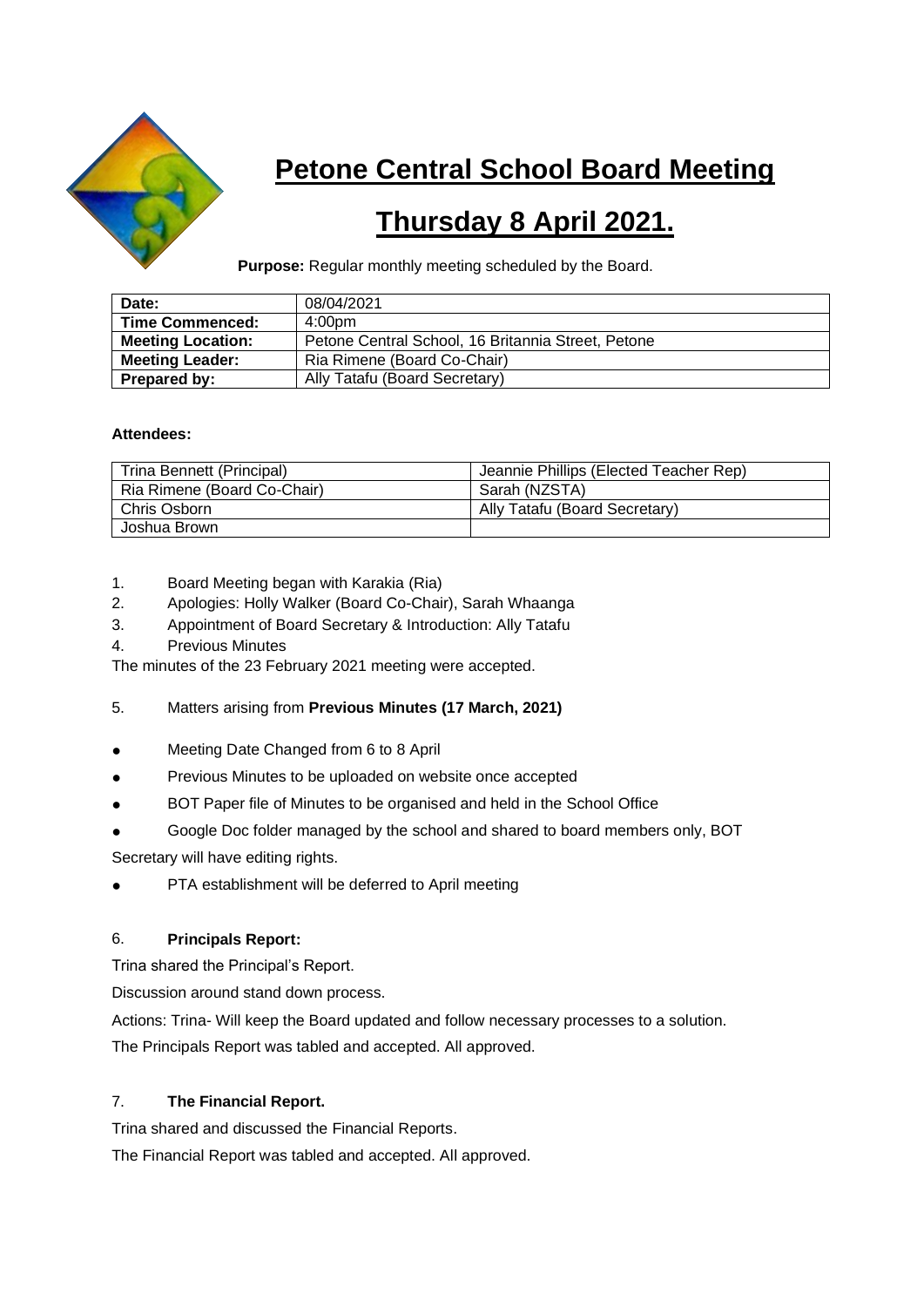### 8. **The Strategic Report**

Trina and Ria shared and discussed the Strategic Report.

Action: Ria will set up Board Work Plan and Online Survey for board members as Growth Development Strategy.

The Strategic Report was tabled and accepted. All approved.

## 9. **The Finance and Property Policy, Principal Appraisal policy**

Ria discussed and shared policies on Finance and Property and the Principal Appraisal policy. Ria shared that a meeting had been held with Trina and Holly, and an agreement was that all three would work together on the Principal Appraisal. The Principal appraisal policy would be tabled at the next Board meeting, along with an update.

Action: Discussion around having committees or representatives on behalf of the Board- motion was to have Principal, Holly and Ria work together on the Principal Appraisal, and Ria work alongside Principal in regards to Finance where appropriate.

Joshua seconded motion. All approved

### 10. **Other Matters.**

The establishment of PTA

Action: Chris will look into developing a plan for the PTA. Deferred to next meeting for more discussion.

● Concerns around parking issues.

Action: Gates are locked but permission are given to workers coming into the school grounds i.e. Lunch Vehicles, Maintenance etc. Staff would consider padlocking gates to stop vehicle access into school grounds.

#### 11. **Next Meeting Date.**

Tuesday 18 May 2021 4pm-5:30pm Tuesday 29 July 2021 4pm-5:30pm

# 12. **5:30pm – Board Meeting concluded with Karakia (Trina)**

 $Co-Chan$ Board

Petone Central School